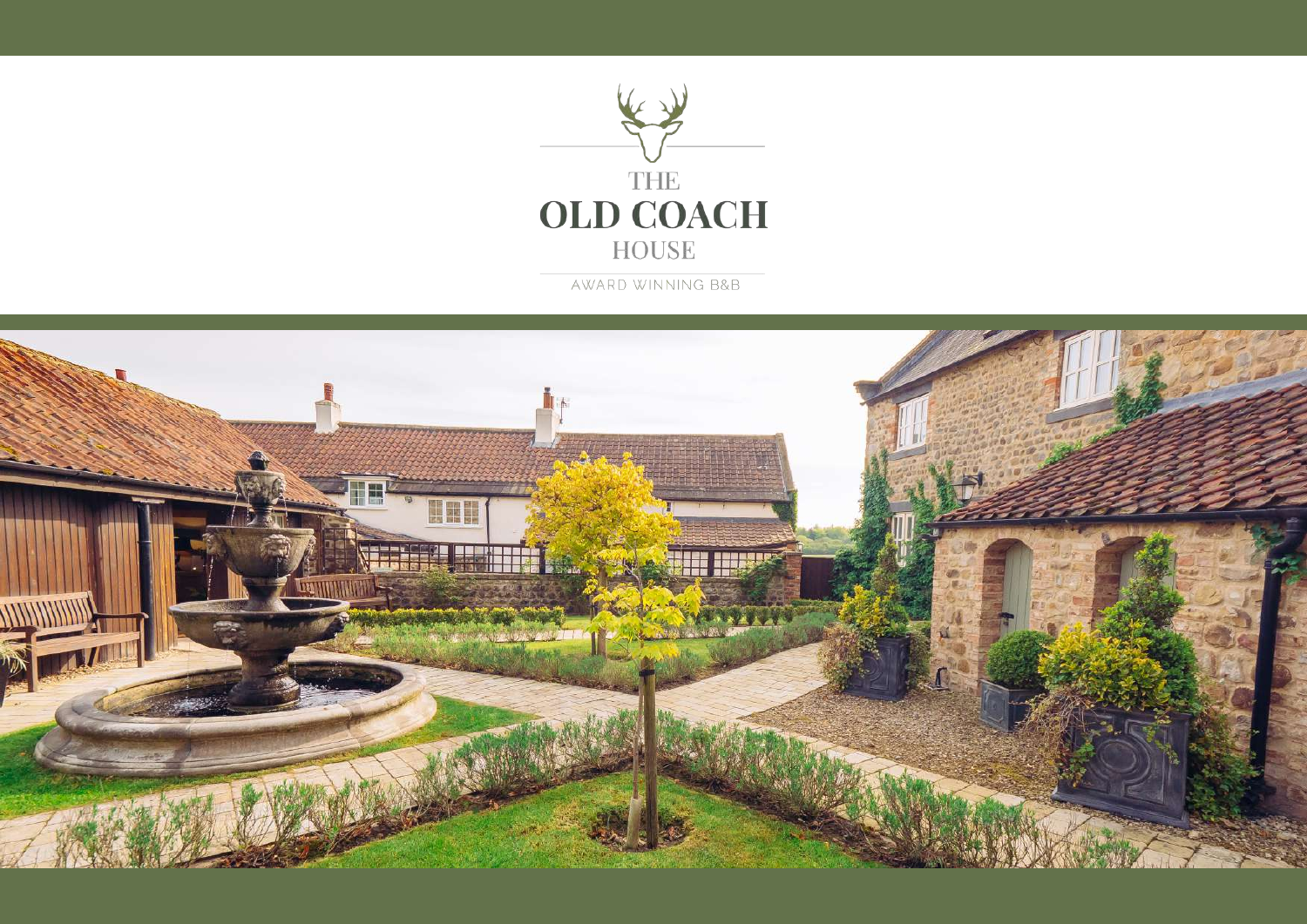

AWARD WINNING B&B

### 5 Star B&B in Ripon, North Yorkshire

One of North Yorkshire's best kept secrets, The Old Coach House at North Stainley, near Ripon, is an accommodation jewel. The 18th Century coach house stands in the grounds of North Stainley Hall overlooking the lake. Immaculately presented, this luxury B&B guest house offers a sophisticated and stylish ambience and all the modern comforts and facilities discerning guests expect today.

Offering luxury bed and breakfast and spacious accommodation, The Old Coach House is the perfect base from which to explore Ripon,



oldcoachhouse.info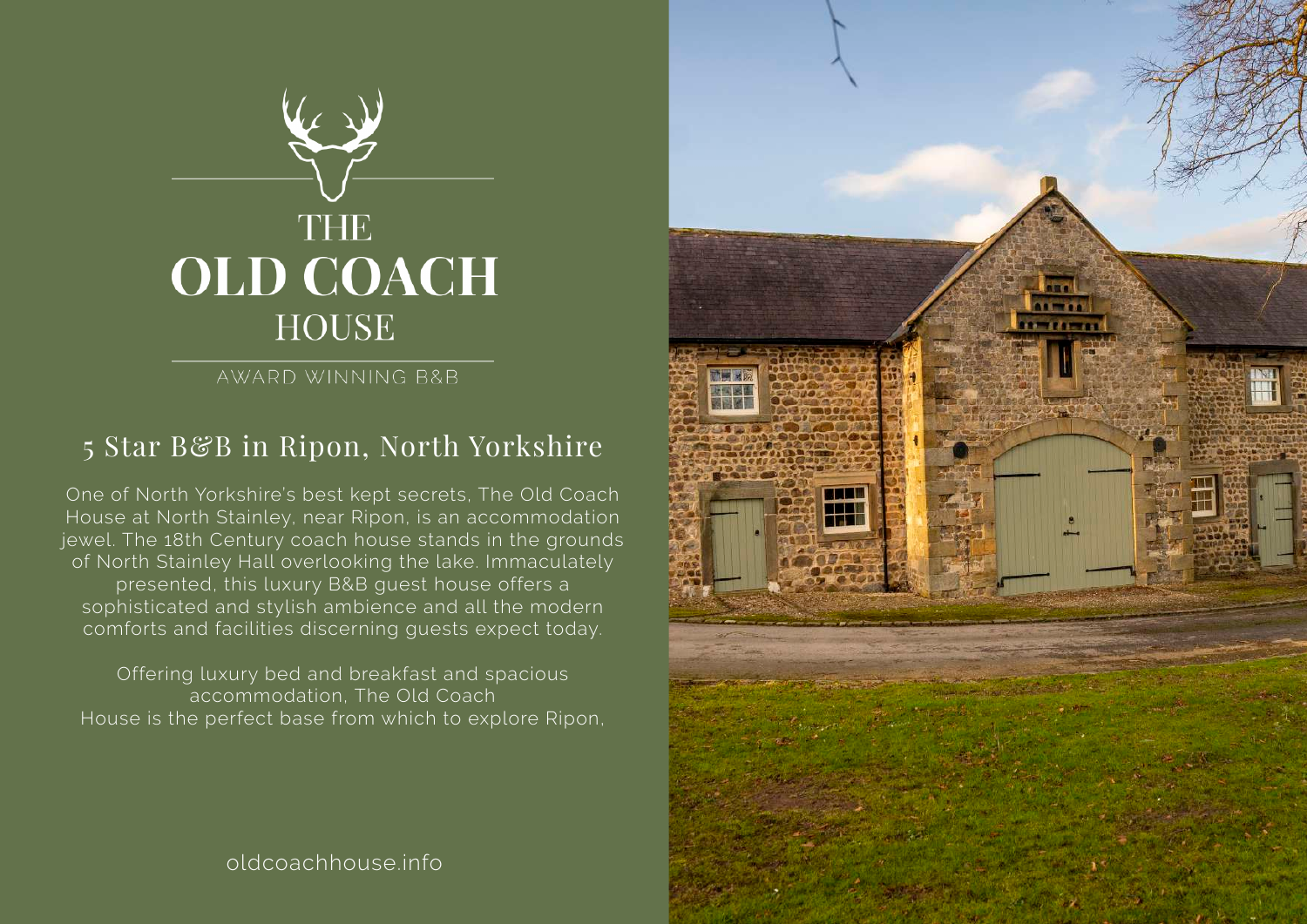# PREMIER DOUBLE ROOM

Sophisticated, spacious and individually decorated to the very highest standards, our Premier Room is plush in appearance and roomy, with ample space to move around.

The room is traditional with character features such as original oak beams, and houses a super king size bed, quality carpet and large bath with an overhead shower.

It offers a range of contemporary facilities including coffee making facilities, direct dial telephone, refrigerator, safe, flat screen TV, central heating and plenty of wardrobe space.

The premier room can also come as a twin room.

- Alarm Clock
- Broadband/High Speed Internet Access
- Complimentary Toiletries
- Hair Dryer In Room
- Ironing Facilities
- LCD/Plasma Television
- Linen & Towels Supplied
- Personal Safe
- Private Bathroom
- Satellite/Cable Television
- Shower En-Suite
- Tea/Coffee
- Telephone in room
- TV In Room
- WI-FI Internet Access

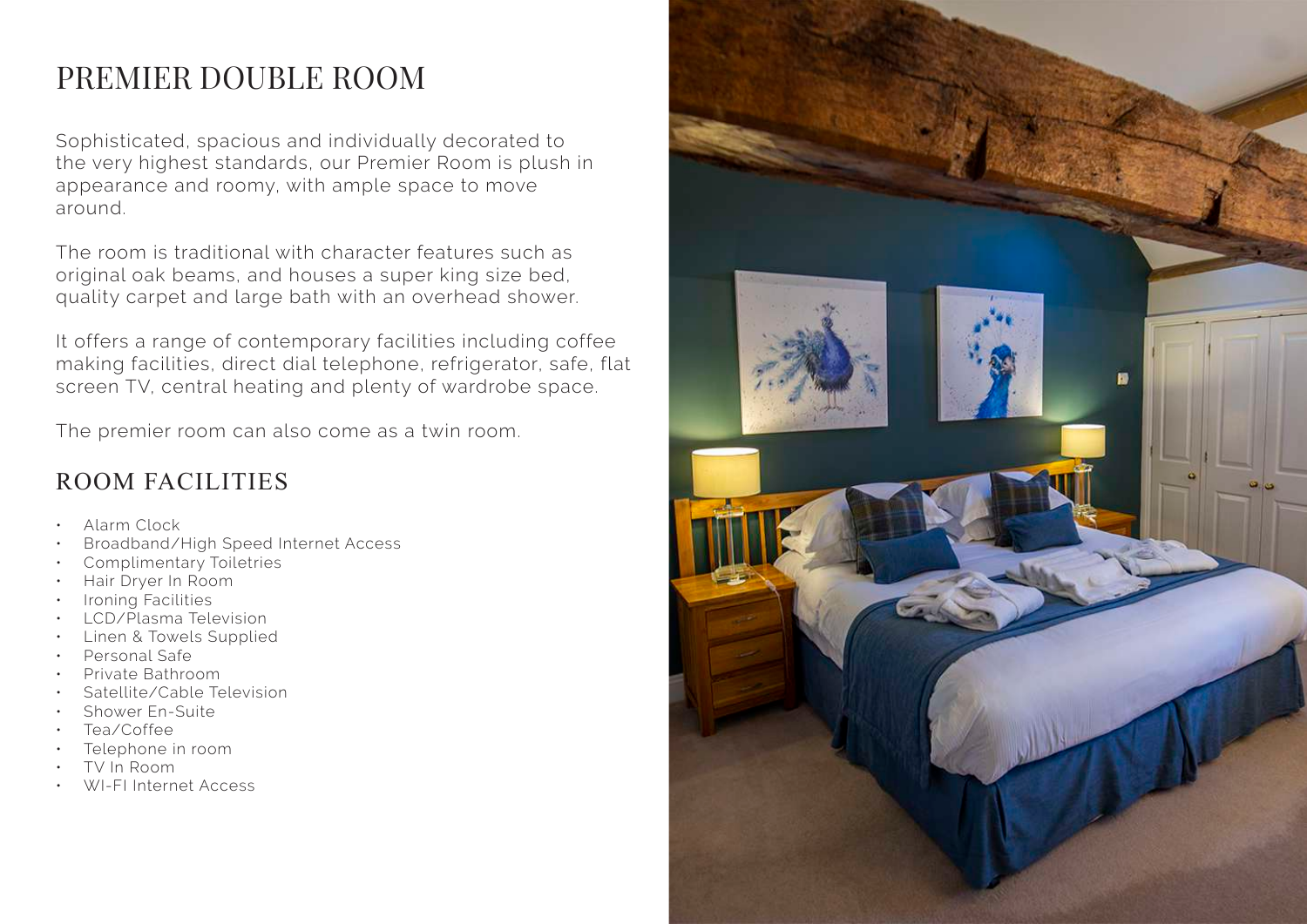

# SUPER DELUXE DOUBLE ROOM

Spacious and individually decorated to the very highest standards our Super Deluxe rooms are plush in appearance and with ample space to move around.

The rooms are modern and contemporary, having oak flooring with underfloor heating, king size bed with large walk in wetroom, a good selection of luxury Temple Spa toiletries and quality towels to ensure a bathing experience never to be forgotten!

As with all our rooms, the Super Deluxe Double comes fully equipped with amenities including coffee making facilities, direct dial telephone, refrigerator, safe, flat screen TV, central heating and plenty of wardrobe space.

- Alarm Clock
- Broadband/High Speed Internet Access
- Complimentary Toiletries
- Hair Dryer In Room
- Ironing Facilities
- LCD/Plasma Television
- Linen & Towels Supplied
- Personal Safe
- Private Bathroom
- Satellite/Cable Television
- Shower En-Suite
- Tea/Coffee
- Telephone in room
- TV In Room
- WI-FI Internet Access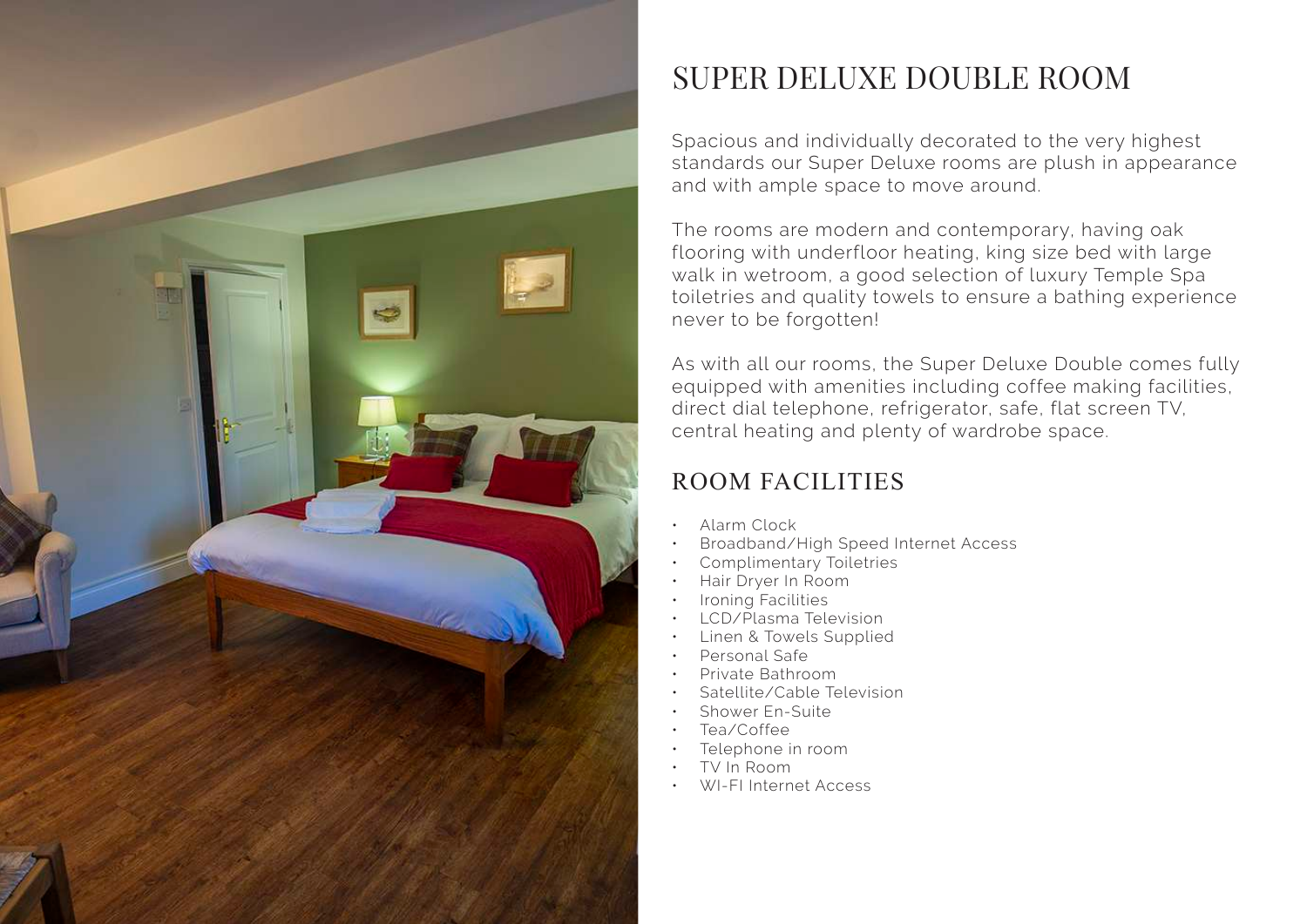![](_page_4_Picture_0.jpeg)

# DOUBLE DELUXE

Charming and eloquently furnished with a sense of character and charm' is how we would describe our Double Deluxe rooms. With oak beams overhead, high quality furnishings and ample wardrobe space, the character of the rooms allow you to soak up the atmosphere of the period building, accompanied by all the modern facilities demanded by the most discerning of guests.

Each bedroom offers a range of contemporary facilities including coffee making facilities, direct dial telephone, refrigerator, hair dryer, safe and flat screen TV.

There is an ample sized en-suite with shower, luxury Temple Spa toiletries, fluffy towels and a range of modern appliances featuring large fixed mirrors and exceptionally good lighting.

With a king sized bed and high quality bedding, our deluxe rooms offer the very best in opulence and comfort.

- Alarm Clock
- Broadband/High Speed Internet Access
- Complimentary Toiletries
- Hair Dryer In Room
- Ironing Facilities
- LCD/Plasma Television
- Linen & Towels Supplied
- Personal Safe
- Private Bathroom
- Satellite/Cable Television
- Shower En-Suite
- Tea/Coffee
- Telephone in room
- TV In Room
- WI-FI Internet Access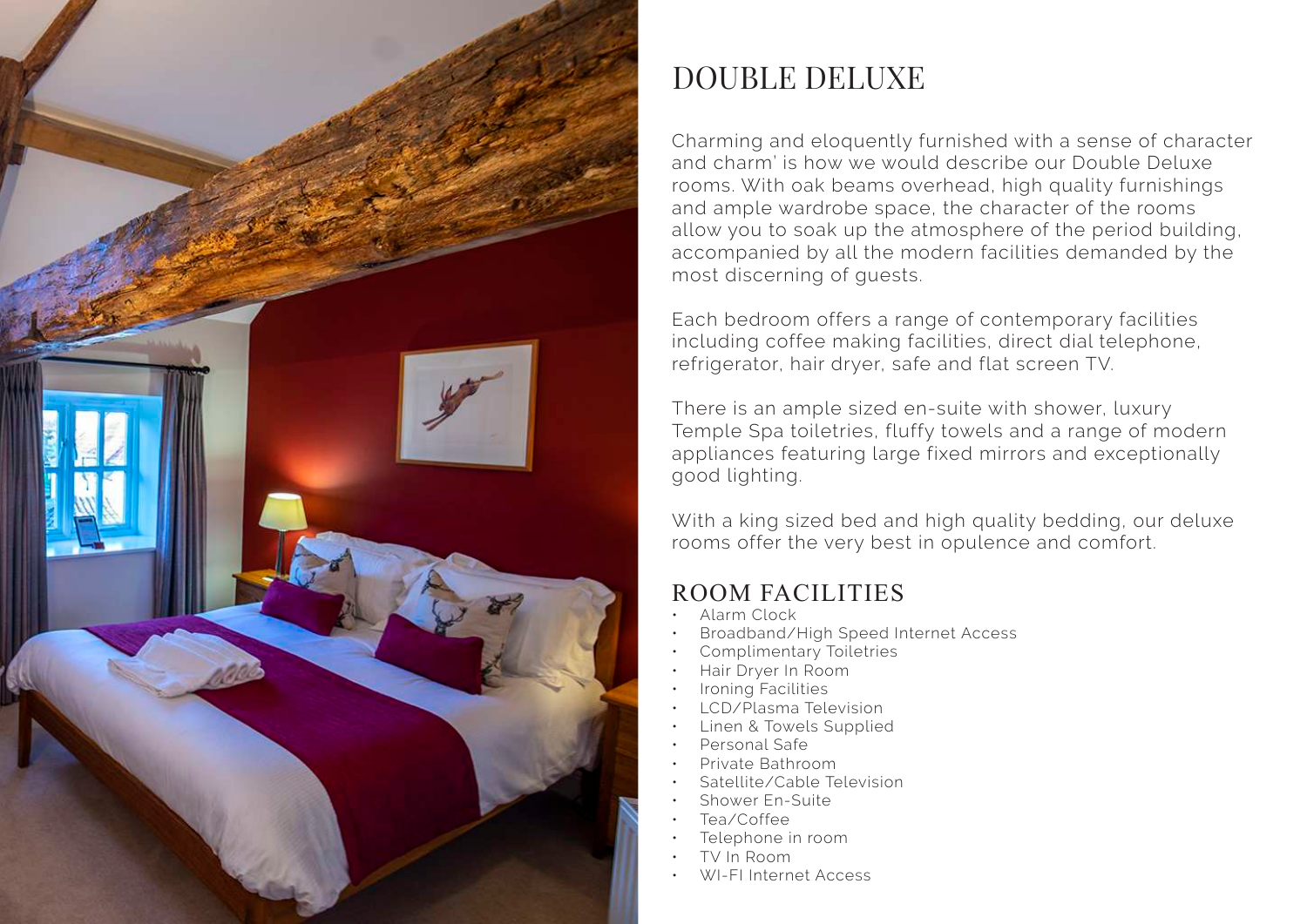![](_page_5_Picture_0.jpeg)

# STANDARD DOUBLE

Our small double deluxe rooms are tastefully decorated with an ambience of peace and quiet. There is plenty of hanging space, effective lighting and each room has an ensuite bathroom with modern shower and a range of modern appliances.

With oak flooring, tea and coffee making facilities, direct dial telephone, refrigerator, safe, flat screen TV, hair dryer, contemporary hangings and a range of high quality furnishings, our standard double rooms are comfortable and welcoming.

Please note there is limited space in these rooms and we would therefore recommend that anyone with mobility problems books one of our larger downstairs rooms.

- Alarm Clock
- Broadband/High Speed Internet Access
- Complimentary Toiletries
- Hair Dryer In Room
- Ironing Facilities
- LCD/Plasma Television
- Linen & Towels Supplied
- Personal Safe
- Private Bathroom
- Satellite/Cable Television
- Shower En-Suite
- Tea/Coffee
- Telephone in room
- TV In Room
- WI-FI Internet Access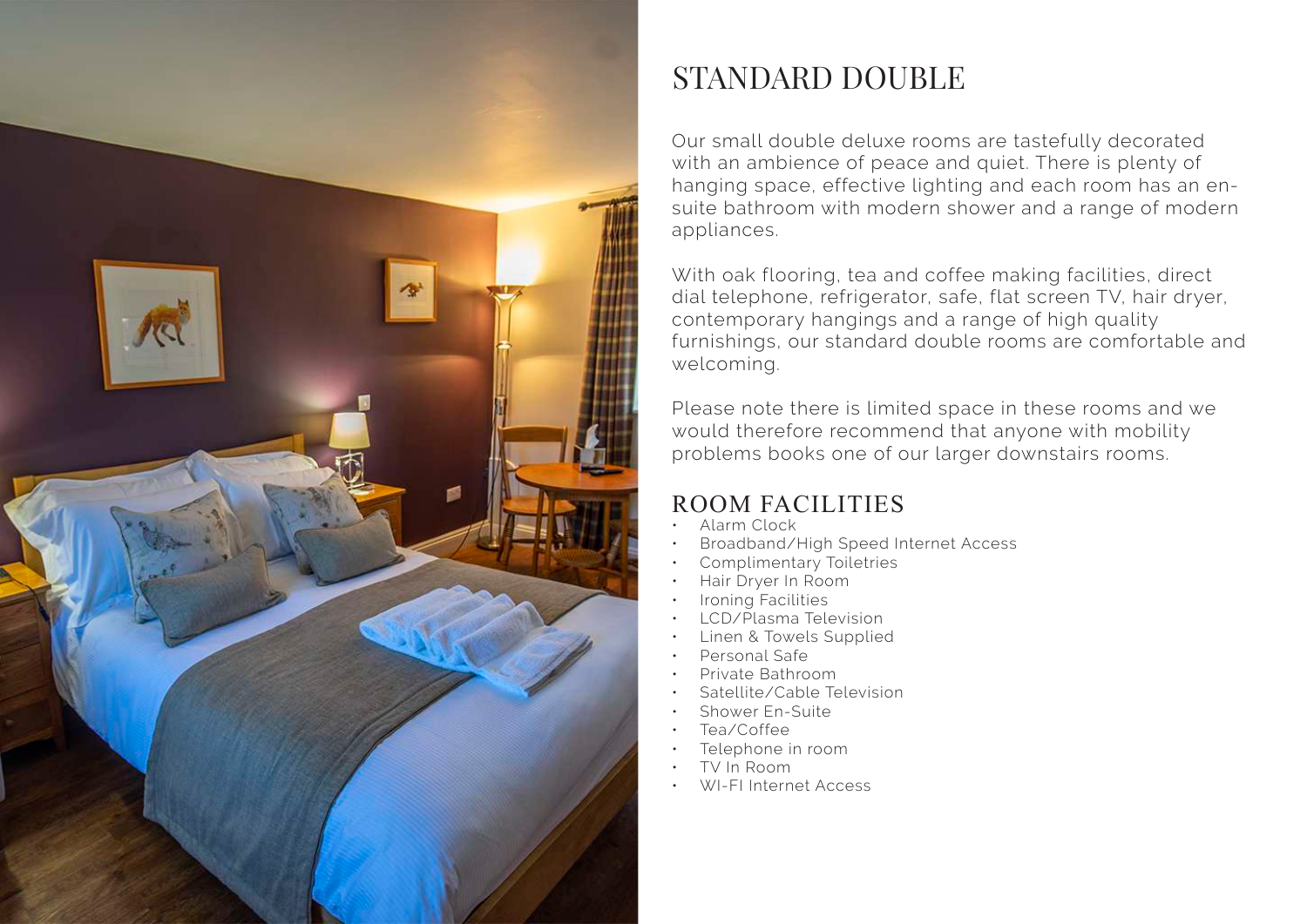## DISCOVER OUR LOCAL AREA

The Old Coach House is located in North Stainley, a picturesque village known for its cricket pitch and duck ponds, on the edge of The Yorkshire Dales. It is a quintessentially British village with a relaxed atmosphere and stunning scenery, surrounded by the rolling Nidderdale Hills.

Just over the road is our sister company The Staveley Arms, where all guests can dine and drink from their award-winning menu.

At the heart of the area known as God's Own County, North Yorkshire offers stunning scenery, proud local residents and delicious local produce, served in huge portions.

On the doorstep is Ripon, England's oldest registered city, with its thriving market and impressive gothic cathedral. Alongside its thriving weekly market, Ripon is also known for its interesting museums, including the Police and Workhouse Museums which are well worth a visit.

#### WHAT'S NEARBY

Stately homes are plentiful within easy reach, our closest being Newby Hall and Gardens, which is privately owned and open to visitors in the summer, offering gardens designed by Capability Brown, and lots for the younger guests to enjoy too, with regular special events throughout the year. The National Trust's Fountain's Abbey and Studley Royal are also easily accessed by road and well worth a meander.

Brimham Rocks is approximately a 20 minute drive away across stunning Dales countryside, and provides an amazing walking and climbing experience for the brave, as well as an all emcompassing panoramic view of our gorgeous countryside.

Rail enthusiasts are in good company in Yorkshire. The famous North Yorkshire Moors Railway is easily accessible for a trip on a steam train, and the scenery to be viewed from our local trains is stunning. Our closest railway station is Thirsk, which has direct routes to London in less than three hours.

![](_page_6_Picture_9.jpeg)

![](_page_6_Picture_10.jpeg)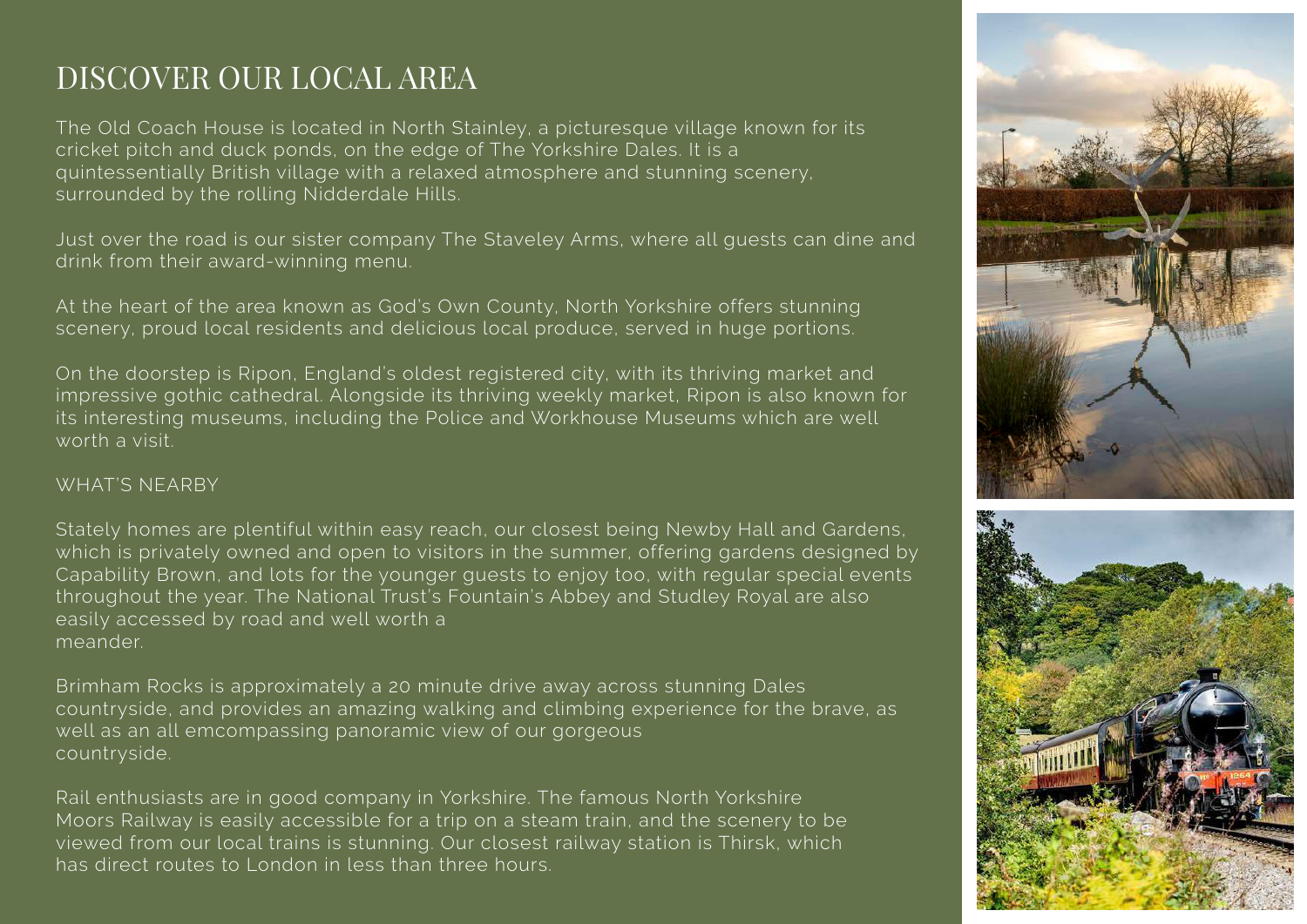## DISCOVER OUR LOCAL AREA

#### WAI KING

The Yorkshire Dales have long been a mecca for all types of walkers, from serious long-distance hikers to gentle day walks. A gentle 20 minute circuit of our village starts from outside The Staveley Arms, or for the more intrepid, download the 5 mile circular walk around North Stainley taking in the beautiful setting of the pub and the village, from woodlands, farm tracks to the banks of the River Ure.

The Ripon Rowel is a long distance 50 mile walk, taking in wonderful sweep of countryside, villages and wooded valleys around the ancient city of Ripon, divided into five legs.

#### ATTRACTIONS

Local attractions are abundant, and many celebrate the best of Yorkshire's provenance, much of which we are delighted to serve in The Staveley Arms. Wensleydale is a short drive away, and the Creamery at Hawes' visitor centre is well worth a visit. The local Black Sheep and Theakston's breweries are twenty minutes away in historical Masham, which also boasts a thriving market and a day spa at Swinton Park.

For the thrill-seekers Lightwater Valley theme park is located within walking distance of The Staveley Arms and features Europe's longest rollercoaster, The Ultimate – it's a great day out to top off with a delicious meal from our brigade once you've built up an appetite.

North Yorkshire has a thriving horseracing fraternity, with 'Yorkshire's Garden Racecourse' in Ripon, with ten other point to point venues scattered across the county with regular meets.

![](_page_7_Picture_8.jpeg)

![](_page_7_Picture_9.jpeg)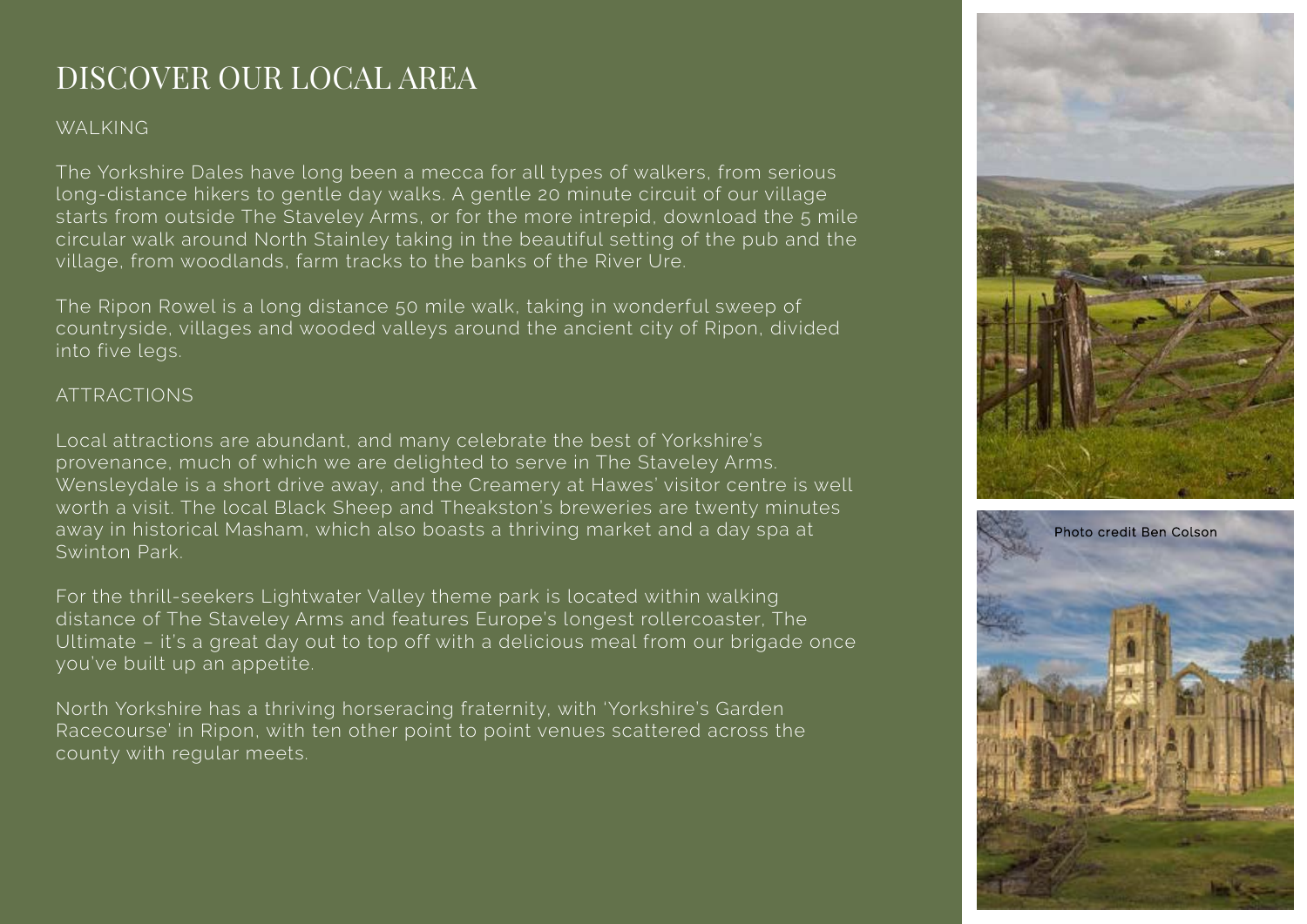## TARIFF

All prices quoted are per room per night and include our famous hearty Wensleydale breakfast. We are very proud of our breakfast. All the produce we serve is sourced from local suppliers. This guarantees excellent quality, a great tasting breakfast AND allows us to support our neighbours (local farmers and producers).

**The Staveley Arms** is located just opposite The Old Coach House, and can cater for evening meals and lunches. For more information visit www.thestaveleyarms.co.uk. On the days when The Staveley Arms is closed, there are plenty of other eateries close by which we will happily advise on.

Please note unfortunately we are unable to accommodate pets and children under the age of 14 years of age, see our terms and conditions for details.

![](_page_8_Picture_4.jpeg)

![](_page_8_Picture_5.jpeg)

|                            | 5 <sup>+</sup> nights | 3 to 4 nights | 1 to 2 nights |
|----------------------------|-----------------------|---------------|---------------|
| <b>Standard Double</b>     | £85                   | £90           | £95           |
| <b>Double Deluxe</b>       | £95                   | £100          | £105          |
| <b>Double Super Deluxe</b> | £105                  | £110          | £115          |
| <b>Double Premier</b>      | £115                  | £120          | £125          |